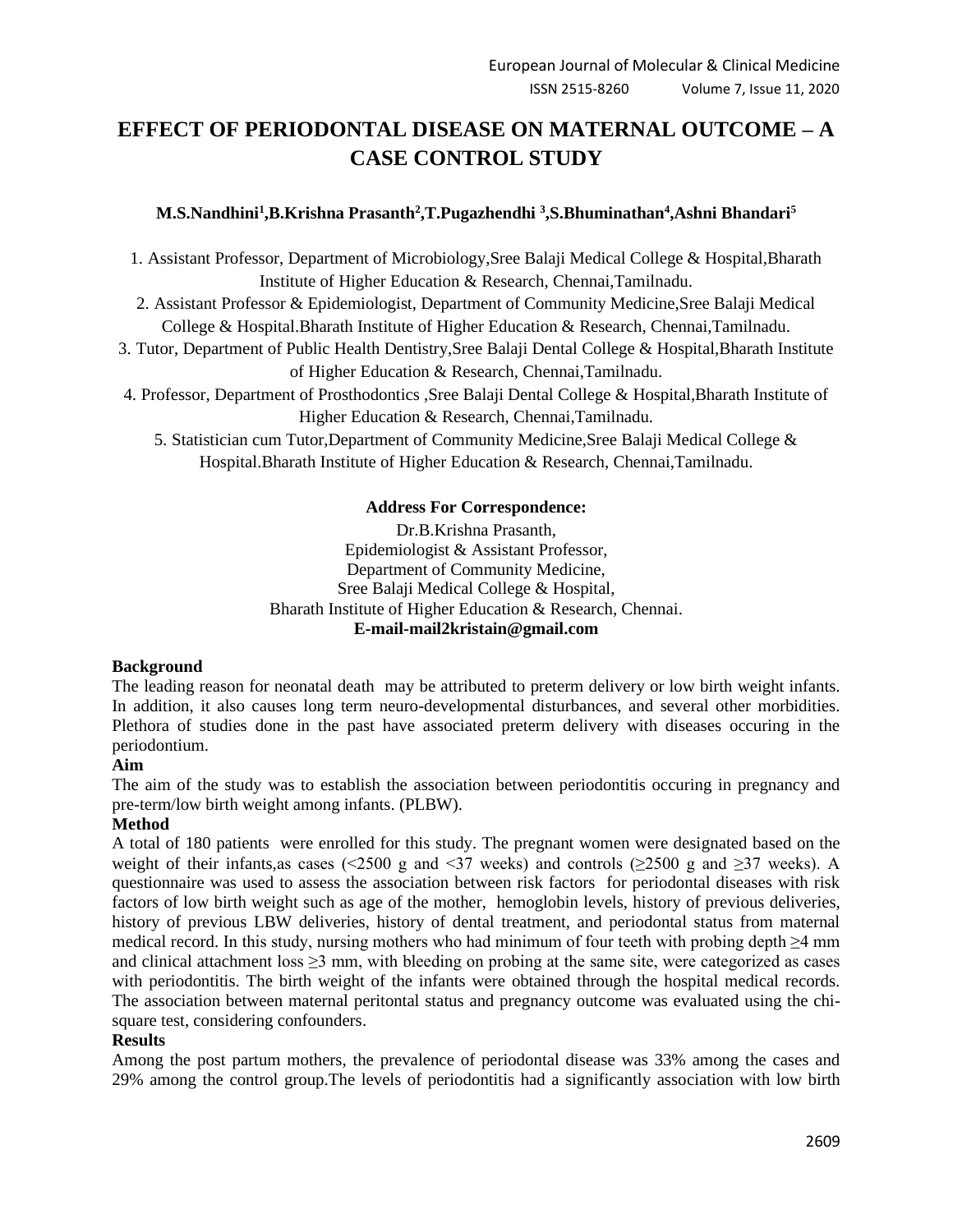weight/preterm infant. Moderate clinical symptoms were seen in both cases and controls. Other comorbidities were not significant with maternal outcome.

#### **Conclusion**

The present study suggests a remarkable association between periodontal disease and low birth weight/ Preterm babies and highlights periodontal inflammation as an independent risk factor.Good oral hygiene practices and routine prenatal visits are a key to avoid obstetric complications like low birth weight/ preterm.

Key words: Periodontitis, PLBW, Risk factor

### **Background**

Pregnancy is frequently considered as a dynamic state which leads to innumerable transient changes in physiology within the body including the oral cavity.Despite improvements in obstetric care, rates of preterm birth haven't decreased during the last decade among the developing countries It is estimated that nearly 6.9 million babies die across the world because of prematurity and low birth weight.Pregnancy states can instigate physiological and microbiological changes within the oral cavity thereby resulting in a surge in incidence of periodontal diseases. For optimum maintenance of oral health during gestation, the dental treatment particularly oral hygiene prophylactic procedures shouldn't be withheld during gestation.The rise in levels of oestrogen or progesterone during pregnancy is proposed to be the most common etiological factor associated with maternal periodontitis.Porphyromonas gingivalis, Tannerella forsythia and Treponema denticola are Gram-negative obligate anaerobic bacteria which are primarily related to periodontal disease. The toxins and enzymes produced by these "Red complex bacteria" enters the bloodstream and cross the placenta to produce the adverse effect in the foetus. The immune reaction of the mother against these primary periodontal pathogens elaborates inflammatory mediators which results in preterm labour or may lead to low birth-weight infants. Majority of mothers delivering preterm infants possess no known risk factors.<sup>1</sup> Considerable number of earlier studies have highlighted the role of periodontitis, an infectious disease caused primarily by gram-negative bacteria that destroys the connective tissue that supports the tooth and the alveolus had a major association with an increased risk of preterm birth, low birth weight and preeclampsia.<sup>2-4</sup> Though, there are lots of evidence to relate periodontal disease with adverse pregnancy outcomes, the issue still remains contentious. Hence, this study was planned to search out the association between periodontitis and maternal outcome.

# **Objectives**

To test the hypothesis that periodontal infection is a risk factor for adverse maternal outcome including preterm and low birth weight among infants.

#### **Materials and methods**

The present study included 180 post partum women with a mean age of  $27+((\pm 3.20)$  in years. A casecontrol study was carried out on 180 mothers in the private obstetric clinic. The case group  $(n = 60)$ consisted of mothers of newborns with birth weight  $\langle 2500 \text{ g} \rangle$  and a control group ( $n = 120$ ) of mothers of newborns with birth weight ≥2500 g. A questionnaire was used to collect data pertaining to demographic variables and risk factors associated with periodontitis and adverse maternal outcome.Periodontal status of the participants were assessed by probing pocket depth and loss of connective tissue attachment and were graded as mild,moderate,severe or absent.In this study, Women who had a minimum of four teeth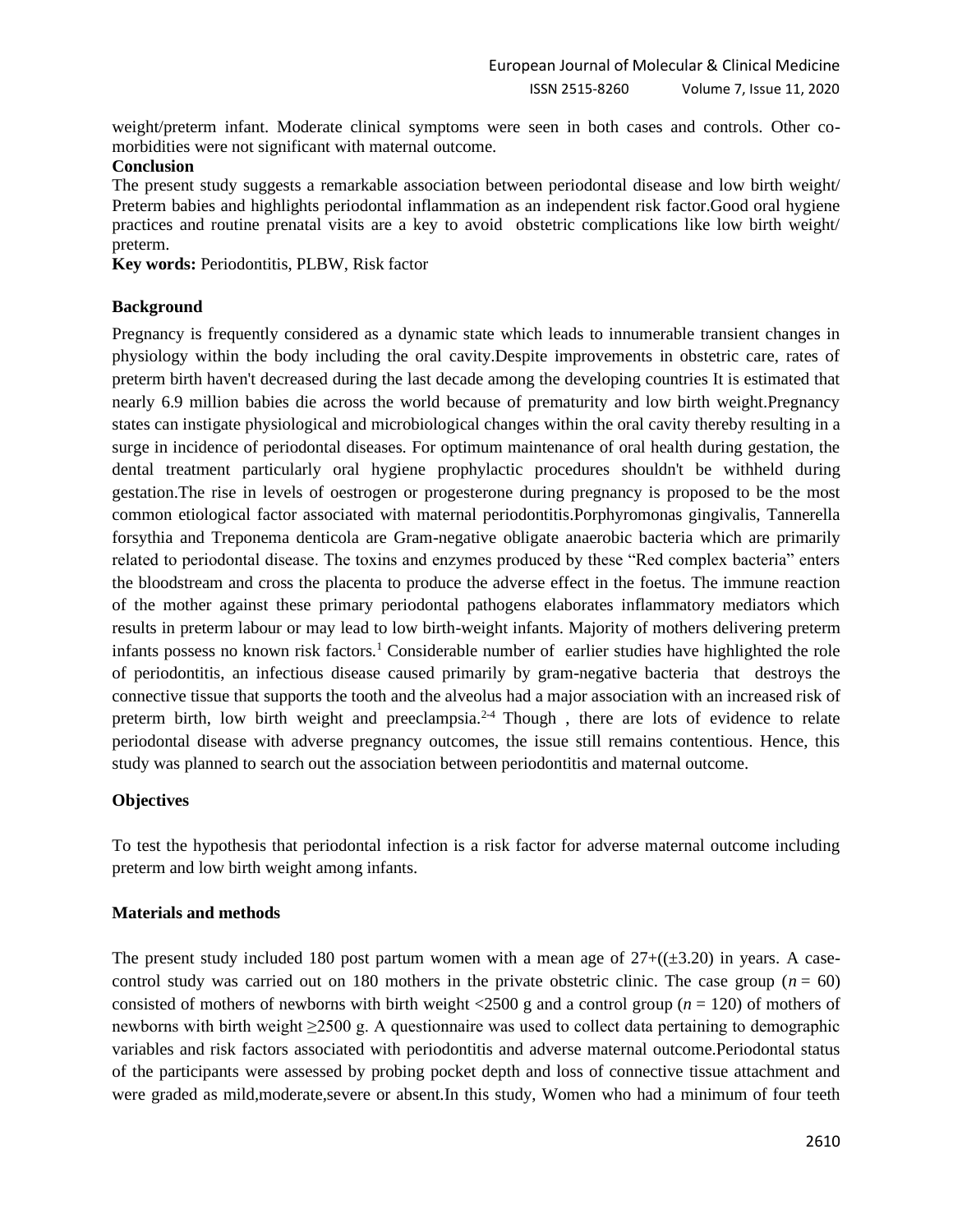with probing depth ≥4 mm and clinical attachment loss ≥3 mm, with bleeding on probing at the same site, were diagnosed as cases with periodontitis. The birth weight of the infants were obtained through obstetric records from the hospitals.Maternal periodontal status was compared with pregnancy outcome using Chi square test.Ethics committee clearance was obtained from the institutional ethics committee and informed consent were obtained from all the participants before being enrolled for the study.

# **Results**

In this study, 180 post partum women were enrolled in to 2 groups, of which 60 women were included in to the case group and 120 to the control group. Of the 180 women, age ranged between 23-34 years, the mean age was  $25.5(\pm 5.6)$  among the cases &  $26(\pm 6.7)$  among the controls.(table-1)

|  |  |  | Table 1: Age distribution of the Maternal characteristics |  |
|--|--|--|-----------------------------------------------------------|--|
|  |  |  |                                                           |  |

| Maternal Age in years | Frequency $(\%)$ -Case | Frequency $(\% )$ - |
|-----------------------|------------------------|---------------------|
|                       |                        | Control             |
| $23 - 25$             | 34                     | 85                  |
| $26 - 30$             | 18                     | 23                  |
| $31 - 34$             |                        |                     |

Among the 60 cases of post partum women 56.3% were primigravida, 34.3% were second gravida and 9.4% were gravida 3 or more (as shown in Table 2). Among the 20 cases with periodontitis, majority were term gestation (68.8%) and 9.3% were pre-term gestation (Table 2).

Table 2: Parity wise distribution

| Parity       | Frequency $(\% )$ - Case | Frequency $(\%)$ -Control |
|--------------|--------------------------|---------------------------|
| Primigravida | 54(90)                   | 103(86%)                  |
| Gravid-2     | 4(7)                     | 12(10)                    |
| Gravid-3     | 2(3)                     | 5(4%)                     |

Table 3: Prevalence of periodontal disease

Among the post partum mothers, the prevalence of periodontal disease was 33% among the cases and 29% among the control group, but On the basis of clinical periodontal measures, most of the patients had moderate periodontitis.(table-3)

| Periodontal disease status | Frequency (%) in Cases | Frequency(%) in Controls $\vert$ Chi-square value |       |
|----------------------------|------------------------|---------------------------------------------------|-------|
| Mild                       | 5(8)                   | 18(15)                                            | 0.002 |
| Moderate                   | 12(20)                 | 16(13)                                            |       |
| Severe                     | 3(4)                   | 1(1)                                              |       |
| <b>Nil</b>                 | 40(68)                 | 85(71)                                            |       |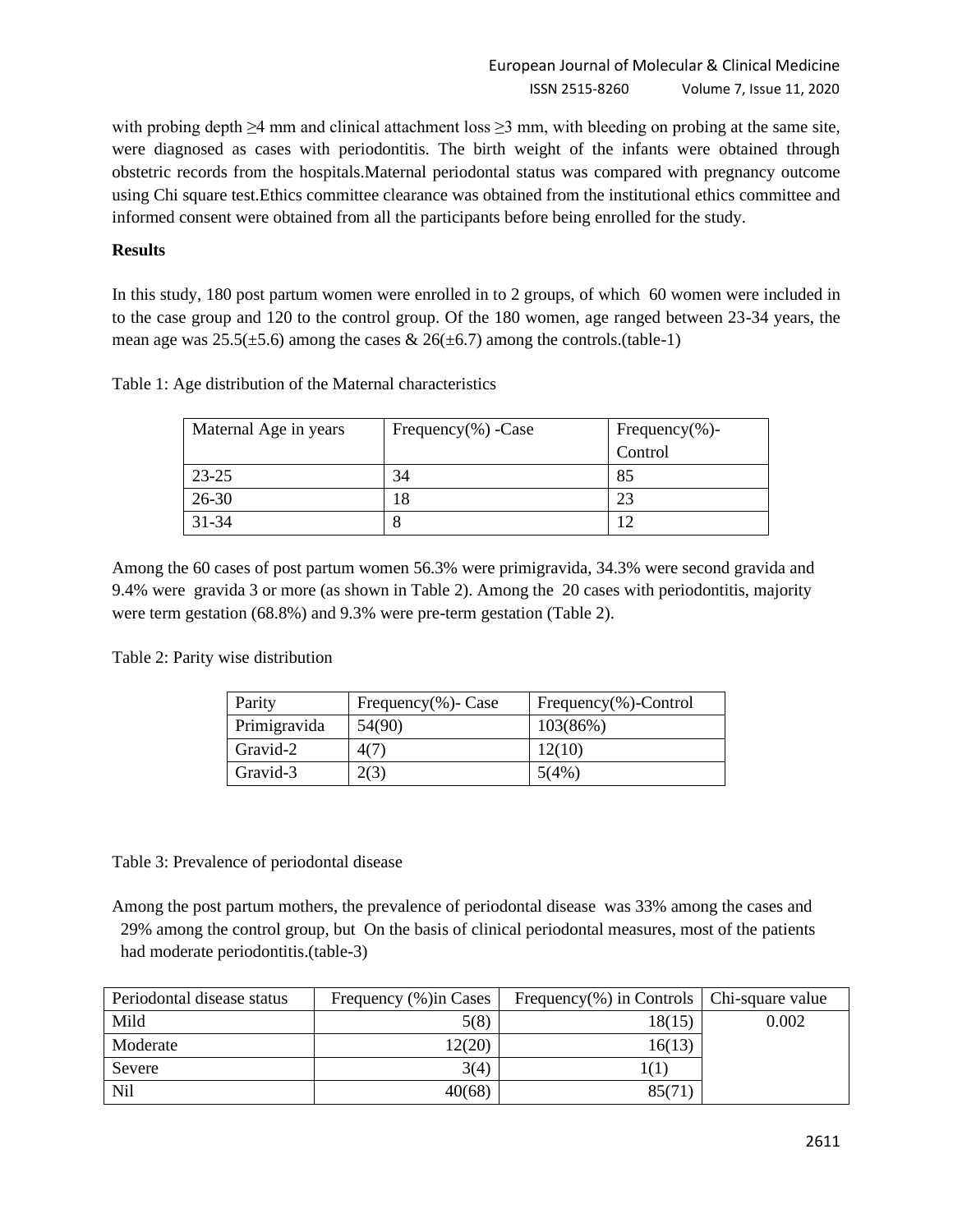p-value >0.05 were considered as significant

Other co morbidities among cases during pregnancy were, urinary tract infection in about 14 (22%) patients,7(12% ) patients with bacterial vaginosis and 5(6%) with gestational diabetes. The frequency of these findings differed significantly between both the groups. Among the controls, 2(2%) were anemic and 1(1%) had gestational diabetes. While comparing other comorbidities with periodontal diseases between cases and controls (5,2) only few had clinical symptoms of periodontitis.

While controlling the other factors, significant associations were found between pregnancy outcomes and maternal periodontal index scores.

| Complications                 | Number( $\%$ ) in cases | Number( $\%$ ) in controls | Chi-square value |
|-------------------------------|-------------------------|----------------------------|------------------|
| <b>SGA</b>                    | 2(0.3)                  | 1(0.83)                    | <b>NS</b>        |
| Apgar score $< 7$ at 1 minute | 5(0.8)                  | 3(2.5)                     | <b>NS</b>        |
| NICU admission                | 6(1)                    | 8(6.6)                     | <b>NS</b>        |
| Birth Asphyxia                | ۰                       | 1(0.83)                    | <b>NS</b>        |
| Preterm                       | 12(2)                   | 10(8.3)                    | <b>NS</b>        |

Table-4 Neonatal outcome

NS- p value  $< 0.05$  non significant

# **Discussion**

Periodontitis is a common infectious disease of the periodontium which affects nearly 30 percent of women of reproductive age. The disease process involves bacterial infiltration in to the periodontium thereby leading to a destructive inflammation of the tooth supporting connective tissues. The toxins produced by periodontal pathogens stimulates a chronic inflammatory response, and leading to destruction of the periodontal tissue leading to pocket formation and loss of connective tissue. Eventually, in extreme cases it could lead to mobile teeth and further infection<sup>5</sup>. This present study findings shows that periodontal disease was significantly high among cases than the control group. Periodontal disease contributes to be a risk factor for maternal and neonatal morbidity.According to this study,the commonest oral presentation in pregnancy was gingivitis, with a prevalence of up to 75%. On the other hand, one half of pregnant patients with preexisting gingivitis have significant inflammation during pregnancy. This may be attributed to hormonal fluctuations in estrogen and progesterone levels, changes in oral microbiome and a decreased immune response during pregnancy. There might be an acute exacerbation of gingival inflammation during pregnancy and this tends to diminish during the last weeks of the pregnancy and postpartum period<sup>5</sup>. Gestational gingivitis may be unrelated to the amount of plaque biofilm and usually does not increase the rate of periodontitis <sup>6</sup>. In this study, only clinical symptoms were assessed to